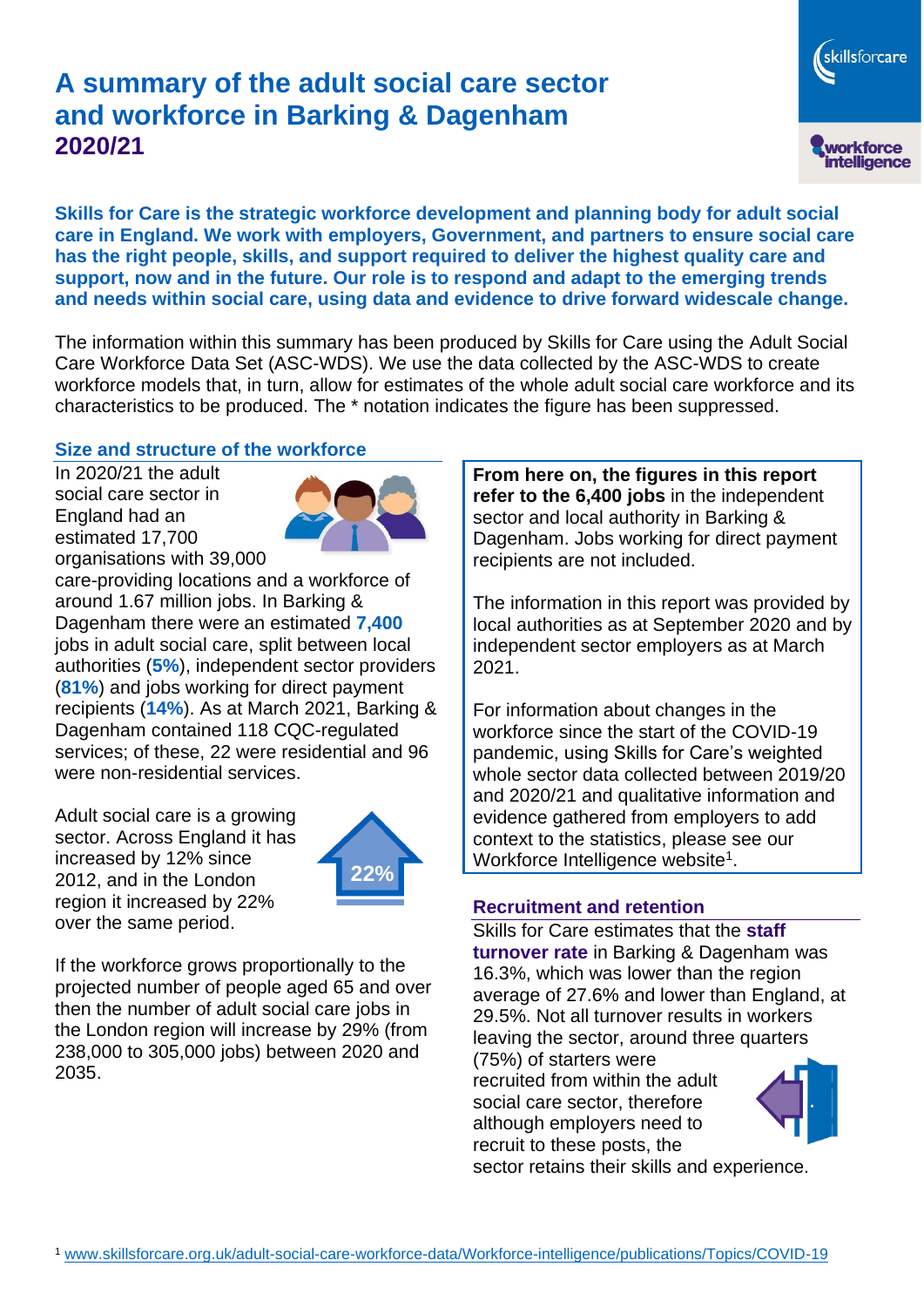Adult social care has an experienced 'core' of workers. Workers in Barking & Dagenham had on average **7.8 years of experience in the sector** and 81% of the workforce had been working in the sector for at least three years.

Using both workforce intelligence evidence and our links with employers and stakeholders across England, we know that recruitment and retention is one of the largest issues faced by employers. We have many resources and tools available to help, for example the 'Values-based recruitment and retention toolkit'<sup>2</sup> and 'Seeing potential: widen your talent pool'. <sup>3</sup> For more information please visit: [www.skillsforcare.org.uk/recruitment-retention](http://www.skillsforcare.org.uk/recruitment-retention)

#### **Employment information**

We estimate Barking & Dagenham had **6,400** adult social care jobs employed in the local authority and independent sectors. These included 550 managerial roles, 200 regulated professionals, 5,100 direct care (including 4,500 care workers), and 500 othernon-care proving roles.

The average number of **sickness days** taken in the last year in Barking & Dagenham was 6.0, (8.5 in London and 9.5 across England). With an estimated directly employed workforce of 4,600, this would mean employers in Barking & Dagenham lost approximately **28,000 days to sickness in 2020/21**. In England levels of staff sickness have nearly doubled over the course of the pandemic between 2019/20 and 2020/21, in total around 6 million extra days were lost to sickness than in the year before.

Over half (65%) of the workforce in Barking & Dagenham were on zero-hours contracts. Around a half (52%) of the workforce usually worked full-time hours and 48% were parttime.

#### **Chart 1. Proportion of workers on zero hours contracts by area**



## **Workforce demographics**

The majority (74%) of the workforce in Barking & Dagenham were female, and the average age was 44.5 years old. Workers



aged 24 and under made up 5% of the workforce and workers aged over 55 represented 21%. Given this age profile approximately 1,300 people will be reaching retirement age in the next 10 years.

Nationality varied by region, in England 83% of the workforce identified as British, while in the London region this was 63%. An estimated 57% of the workforce in Barking & Dagenham identified as British, 16% identified as of an EU nationality and 28% a non-EU nationality, therefore there was a higher reliance on non-EU than EU workers.

## **Pay**



Table 1 shows the full-time equivalent annual or hourly pay rate of selected job roles in Barking & Dagenham (area), London (region) and England. All

figures represent the independent sector as at March 2021, except social workers which represent the local authority sector as at September 2020. At the time of analysis, the National Living Wage was £8.72.

#### **Table 1. Average pay rate of selected job roles by area**

|                                 | <b>England</b> | Region  | Area    |
|---------------------------------|----------------|---------|---------|
| Full-time equivalent annual pay |                |         |         |
| Social Worker <sup>t</sup>      | £37,100        | £44,500 | £41,500 |
| Registered nurse                | £33,600        | £34,700 | £32,100 |
| Hourly pay                      |                |         |         |
| National Living<br>Wage         | £8.72          | £8.72   | £8.72   |
| Senior care worker              | £10.00         | £10.43  | £9.39   |
| Care worker                     | £9.29          | £9.70   | £9.01   |
| Support and<br>outreach         | £9.53          | £10.19  | £8.88   |

†Local authority social workers only.

Please note that pay varies by sector, with local authority pay generally being higher than independent sector pay.

[www.skillsforcare.org.uk/vba](http://www.skillsforcare.org.uk/vba)